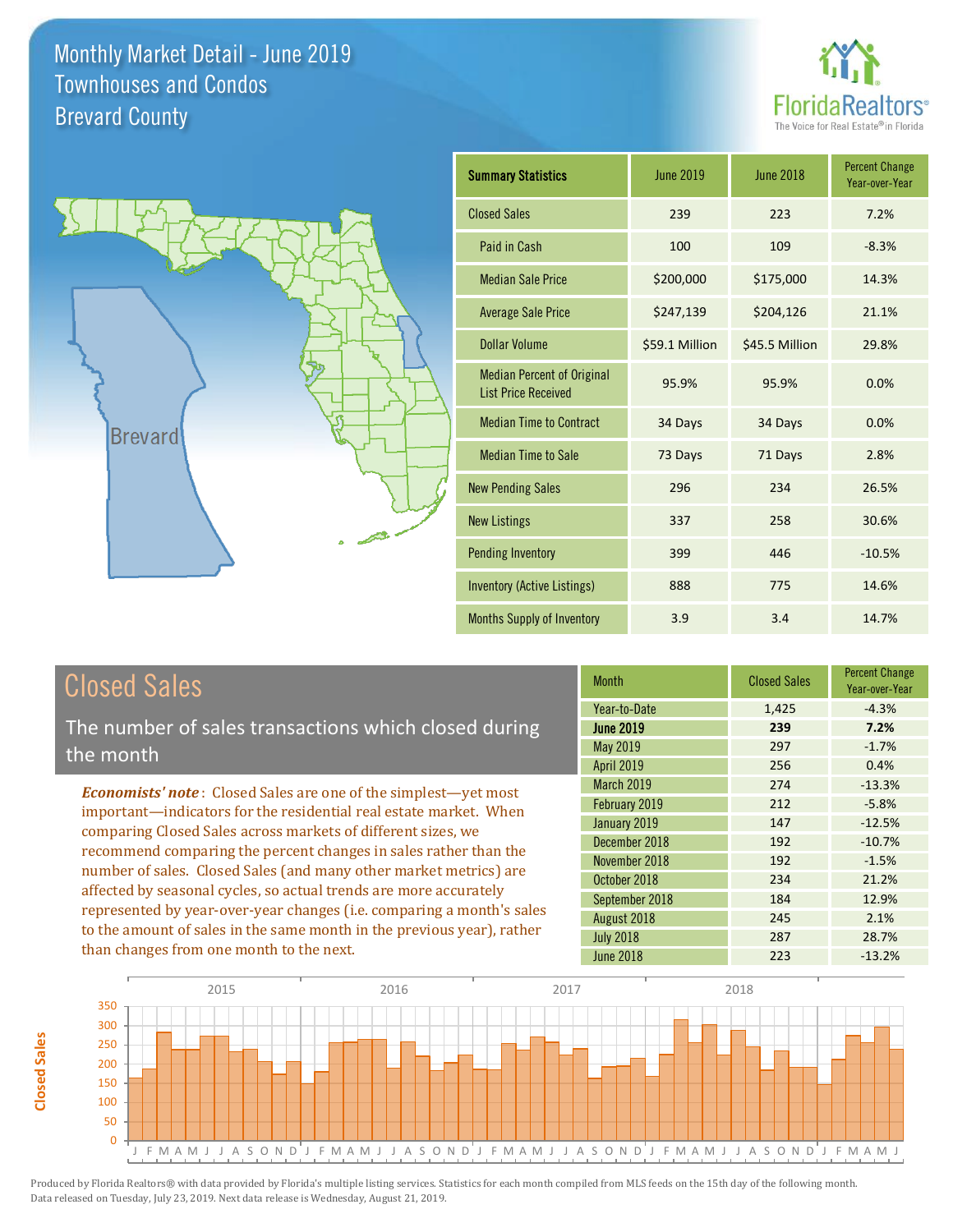

94 23.7%

120 4.3%

| Cash Sales                                                                     | <b>Month</b>      | <b>Cash Sales</b> | <b>Percent Change</b><br>Year-over-Year |
|--------------------------------------------------------------------------------|-------------------|-------------------|-----------------------------------------|
|                                                                                | Year-to-Date      | 681               | $-13.7%$                                |
| The number of Closed Sales during the month in which                           | <b>June 2019</b>  | 100               | $-8.3%$                                 |
| buyers exclusively paid in cash                                                | May 2019          | 137               | $-9.3%$                                 |
|                                                                                | <b>April 2019</b> | 116               | $-12.1%$                                |
|                                                                                | <b>March 2019</b> | 138               | $-18.8%$                                |
|                                                                                | February 2019     | 108               | $-21.7%$                                |
| <b>Economists' note:</b> Cash Sales can be a useful indicator of the extent to | January 2019      | 82                | $-7.9%$                                 |
| which investors are participating in the market. Why? Investors are            | December 2018     | 88                | $-17.0%$                                |
| far more likely to have the funds to purchase a home available up front,       | November 2018     | 96                | $-11.9%$                                |
| whereas the typical homebuyer requires a mortgage or some other                | October 2018      | 121               | 21.0%                                   |

June 2018 **109** -17.4% 50 100 150 200 250 2015 2016 2017 2018

August 2018

September 2018

## Cash Sales as a Percentage of Closed Sales

form of financing. There are, of course, many possible exceptions, so

this statistic should be interpreted with care.

The percentage of Closed Sales during the month which were Cash Sales

*Economists' note* : This statistic is simply another way of viewing Cash Sales. The remaining percentages of Closed Sales (i.e. those not paid fully in cash) each month involved some sort of financing, such as mortgages, owner/seller financing, assumed loans, etc.

| <b>Month</b>      | <b>Percent of Closed</b><br>Sales Paid in Cash | <b>Percent Change</b><br>Year-over-Year |
|-------------------|------------------------------------------------|-----------------------------------------|
| Year-to-Date      | 47.8%                                          | $-9.8%$                                 |
| <b>June 2019</b>  | 41.8%                                          | $-14.5%$                                |
| May 2019          | 46.1%                                          | $-7.8%$                                 |
| <b>April 2019</b> | 45.3%                                          | $-12.5%$                                |
| <b>March 2019</b> | 50.4%                                          | $-6.3%$                                 |
| February 2019     | 50.9%                                          | $-17.0%$                                |
| January 2019      | 55.8%                                          | 5.3%                                    |
| December 2018     | 45.8%                                          | $-7.1%$                                 |
| November 2018     | 50.0%                                          | $-10.6%$                                |
| October 2018      | 51.7%                                          | $-0.2%$                                 |
| September 2018    | 51.1%                                          | 9.7%                                    |
| August 2018       | 49.0%                                          | 2.3%                                    |
| <b>July 2018</b>  | 44.6%                                          | $-11.2%$                                |
| <b>June 2018</b>  | 48.9%                                          | $-4.9%$                                 |

July 2018 128 14.3%



J F M A M J J A S O N D J F M A M J J A S O N D J F M A M J J A S O N D J F M A M J J A S O N D J F M A M J 0 **Cash Sales**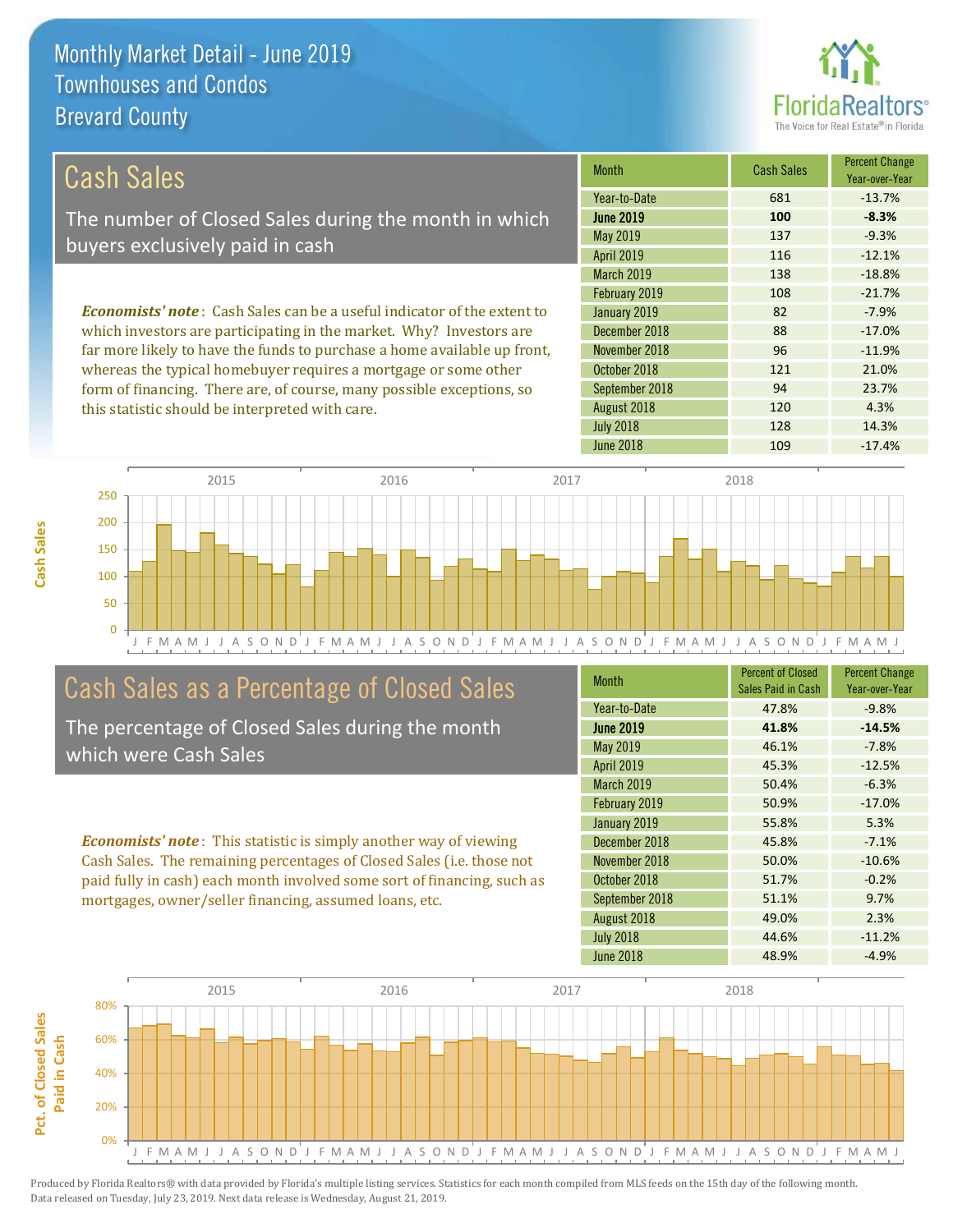

## Median Sale Price

The median sale price reported for the month (i.e. 50% of sales were above and 50% of sales were below)

*Economists' note* : Median Sale Price is our preferred summary statistic for price activity because, unlike Average Sale Price, Median Sale Price is not sensitive to high sale prices for small numbers of homes that may not be characteristic of the market area. Keep in mind that median price trends over time are not always solely caused by changes in the general value of local real estate. Median sale price only reflects the values of the homes that *sold* each month, and the mix of the types of homes that sell can change over time.

| Month            | <b>Median Sale Price</b> | <b>Percent Change</b><br>Year-over-Year |
|------------------|--------------------------|-----------------------------------------|
| Year-to-Date     | \$183,500                | 7.9%                                    |
| <b>June 2019</b> | \$200,000                | 14.3%                                   |
| May 2019         | \$187,000                | 3.9%                                    |
| April 2019       | \$173,500                | $-8.7%$                                 |
| March 2019       | \$185,000                | 15.6%                                   |
| February 2019    | \$173,500                | 10.9%                                   |
| January 2019     | \$169,400                | 13.0%                                   |
| December 2018    | \$185,000                | 5.7%                                    |
| November 2018    | \$165,250                | 3.3%                                    |
| October 2018     | \$175,000                | 9.4%                                    |
| September 2018   | \$169,000                | 3.7%                                    |
| August 2018      | \$180,000                | 17.6%                                   |
| <b>July 2018</b> | \$170,750                | 6.1%                                    |
| <b>June 2018</b> | \$175,000                | 14.0%                                   |



## Average Sale Price

The average sale price reported for the month (i.e. total sales in dollars divided by the number of sales)

*Economists' note* : Usually, we prefer Median Sale Price over Average Sale Price as a summary statistic for home prices. However, Average Sale Price does have its uses—particularly when it is analyzed alongside the Median Sale Price. For one, the relative difference between the two statistics can provide some insight into the market for higher-end homes in an area.

| <b>Month</b>      | <b>Average Sale Price</b> | <b>Percent Change</b><br>Year-over-Year |
|-------------------|---------------------------|-----------------------------------------|
| Year-to-Date      | \$228,614                 | 9.4%                                    |
| <b>June 2019</b>  | \$247,139                 | 21.1%                                   |
| May 2019          | \$236,138                 | 5.2%                                    |
| <b>April 2019</b> | \$228,546                 | 2.6%                                    |
| March 2019        | \$228,785                 | 11.1%                                   |
| February 2019     | \$213,441                 | 13.6%                                   |
| January 2019      | \$204,972                 | 2.1%                                    |
| December 2018     | \$212,250                 | 1.4%                                    |
| November 2018     | \$206,978                 | 5.9%                                    |
| October 2018      | \$211,618                 | 10.2%                                   |
| September 2018    | \$202,247                 | 4.3%                                    |
| August 2018       | \$212,710                 | 18.1%                                   |
| <b>July 2018</b>  | \$208,816                 | 10.9%                                   |
| <b>June 2018</b>  | \$204,126                 | 11.7%                                   |



Produced by Florida Realtors® with data provided by Florida's multiple listing services. Statistics for each month compiled from MLS feeds on the 15th day of the following month. Data released on Tuesday, July 23, 2019. Next data release is Wednesday, August 21, 2019.

**Average Sale Price**

Average Sale Price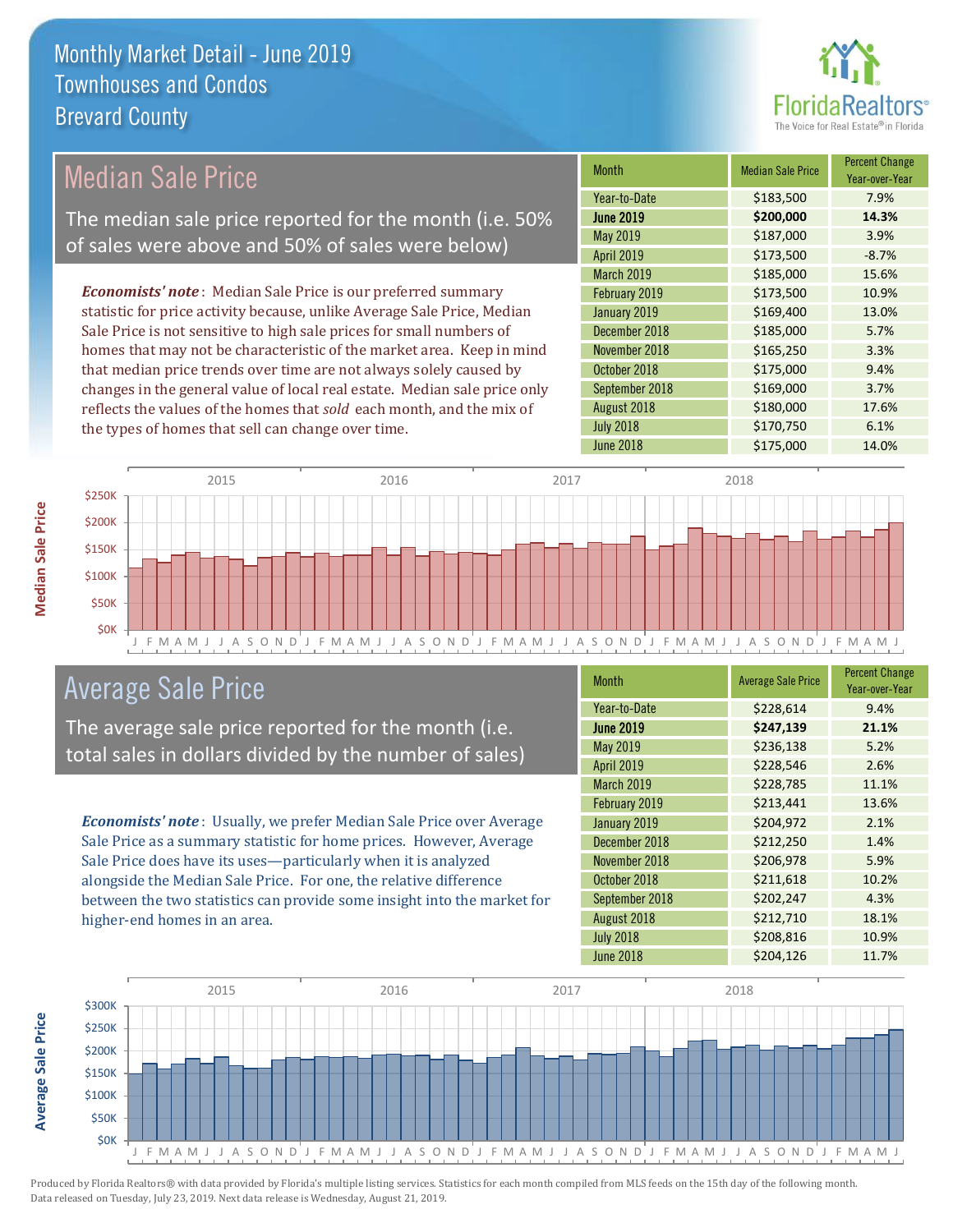

#### ollar Volume

The sum of the sale prices for all sales which closed during the month

*Economists' note* : Dollar Volume is simply the sum of all sale prices in a given time period, and can quickly be calculated by multiplying Closed Sales by Average Sale Price. It is a strong indicator of the health of the real estate industry in a market, and is of particular interest to real estate professionals, investors, analysts, and government agencies. Potential home sellers and home buyers, on the other hand, will likely be better served by paying attention to trends in the two components of Dollar Volume (i.e. sales and prices) individually.

| <b>Month</b>      | Dollar Volume   | <b>Percent Change</b><br>Year-over-Year |
|-------------------|-----------------|-----------------------------------------|
| Year-to-Date      | \$325.8 Million | 4.7%                                    |
| <b>June 2019</b>  | \$59.1 Million  | 29.8%                                   |
| May 2019          | \$70.1 Million  | 3.5%                                    |
| April 2019        | \$58.5 Million  | 3.0%                                    |
| <b>March 2019</b> | \$62.7 Million  | $-3.7%$                                 |
| February 2019     | \$45.2 Million  | 7.0%                                    |
| January 2019      | \$30.1 Million  | $-10.6%$                                |
| December 2018     | \$40.8 Million  | $-9.4%$                                 |
| November 2018     | \$39.7 Million  | 4.3%                                    |
| October 2018      | \$49.5 Million  | 33.6%                                   |
| September 2018    | \$37.2 Million  | 17.8%                                   |
| August 2018       | \$52.1 Million  | 20.6%                                   |
| <b>July 2018</b>  | \$59.9 Million  | 42.8%                                   |
| June 2018         | \$45.5 Million  | $-3.1%$                                 |



# Median Percent of Original List Price Received

The median of the sale price (as a percentage of the original list price) across all properties selling during the month

*Economists' note* : The Median Percent of Original List Price Received is useful as an indicator of market recovery, since it typically rises as buyers realize that the market may be moving away from them and they need to match the selling price (or better it) in order to get a contract on the house. This is usually the last measure to indicate a market has shifted from down to up, so it is what we would call a *lagging* indicator.

| <b>Month</b>      | Med. Pct. of Orig.<br><b>List Price Received</b> | <b>Percent Change</b><br>Year-over-Year |
|-------------------|--------------------------------------------------|-----------------------------------------|
| Year-to-Date      | 95.5%                                            | $-0.2%$                                 |
| <b>June 2019</b>  | 95.9%                                            | 0.0%                                    |
| <b>May 2019</b>   | 95.4%                                            | $-0.6%$                                 |
| <b>April 2019</b> | 95.6%                                            | $-0.2%$                                 |
| March 2019        | 95.2%                                            | 0.2%                                    |
| February 2019     | 95.3%                                            | $-0.6%$                                 |
| January 2019      | 95.5%                                            | 0.0%                                    |
| December 2018     | 94.7%                                            | $-1.3%$                                 |
| November 2018     | 94.5%                                            | $-0.7%$                                 |
| October 2018      | 95.6%                                            | 0.3%                                    |
| September 2018    | 94.7%                                            | $-0.5%$                                 |
| August 2018       | 95.8%                                            | $-0.3%$                                 |
| <b>July 2018</b>  | 95.7%                                            | 0.4%                                    |
| <b>June 2018</b>  | 95.9%                                            | 1.3%                                    |

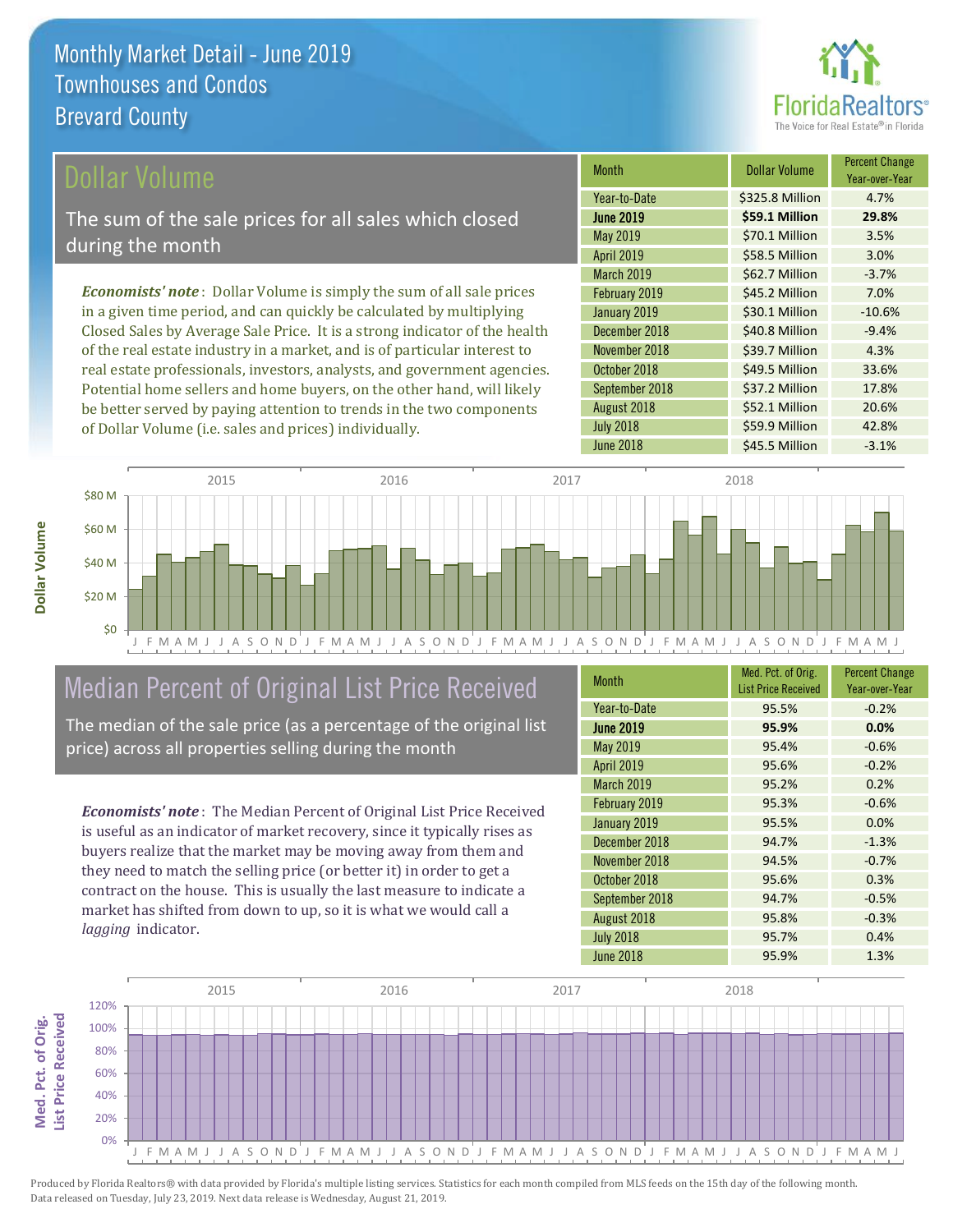

## Median Time to Contract

The median number of days between the listing date and contract date for all Closed Sales during the month

*Economists' note* : Like Time to Sale, Time to Contract is a measure of the length of the home selling process calculated for sales which closed during the month. The difference is that Time to Contract measures the number of days between the initial listing of a property and the signing of the contract which eventually led to the closing of the sale. When the gap between Median Time to Contract and Median Time to Sale grows, it is usually a sign of longer closing times and/or declining numbers of cash sales.

| <b>Month</b>      | <b>Median Time to</b><br>Contract | <b>Percent Change</b><br>Year-over-Year |
|-------------------|-----------------------------------|-----------------------------------------|
| Year-to-Date      | 42 Days                           | 44.8%                                   |
| <b>June 2019</b>  | 34 Days                           | 0.0%                                    |
| May 2019          | 40 Days                           | 48.1%                                   |
| <b>April 2019</b> | 51 Days                           | 121.7%                                  |
| <b>March 2019</b> | 45 Days                           | 18.4%                                   |
| February 2019     | 49 Days                           | 157.9%                                  |
| January 2019      | 35 Days                           | $-7.9%$                                 |
| December 2018     | 43 Days                           | 26.5%                                   |
| November 2018     | 38 Days                           | $-13.6%$                                |
| October 2018      | 30 Days                           | $-21.1%$                                |
| September 2018    | 32 Days                           | 3.2%                                    |
| August 2018       | 25 Days                           | $-19.4%$                                |
| <b>July 2018</b>  | 34 Days                           | 25.9%                                   |
| <b>June 2018</b>  | 34 Days                           | 17.2%                                   |



## Median Time to Sale

**Median Time to** 

**Median Time to** 

The median number of days between the listing date and closing date for all Closed Sales during the month

*Economists' note* : Time to Sale is a measure of the length of the home selling process, calculated as the number of days between the initial listing of a property and the closing of the sale. *Median* Time to Sale is the amount of time the "middle" property selling this month was on the market. That is, 50% of homes selling this month took *less* time to sell, and 50% of homes took *more* time to sell. Median Time to Sale gives a more accurate picture than Average Time to Sale, which can be skewed upward by small numbers of properties taking an abnormally long time to sell.

| <b>Month</b>      | <b>Median Time to Sale</b> | <b>Percent Change</b><br>Year-over-Year |
|-------------------|----------------------------|-----------------------------------------|
| Year-to-Date      | 78 Days                    | 16.4%                                   |
| <b>June 2019</b>  | 73 Days                    | 2.8%                                    |
| <b>May 2019</b>   | 76 Days                    | 13.4%                                   |
| <b>April 2019</b> | 83 Days                    | 38.3%                                   |
| <b>March 2019</b> | 78 Days                    | 4.0%                                    |
| February 2019     | 81 Days                    | 37.3%                                   |
| January 2019      | 74 Days                    | 0.0%                                    |
| December 2018     | 78 Days                    | 5.4%                                    |
| November 2018     | 73 Days                    | $-5.2%$                                 |
| October 2018      | 66 Days                    | $-10.8%$                                |
| September 2018    | 71 Days                    | $-4.1%$                                 |
| August 2018       | 62 Days                    | $-7.5%$                                 |
| <b>July 2018</b>  | 64 Days                    | $-8.6%$                                 |
| <b>June 2018</b>  | 71 Days                    | 14.5%                                   |

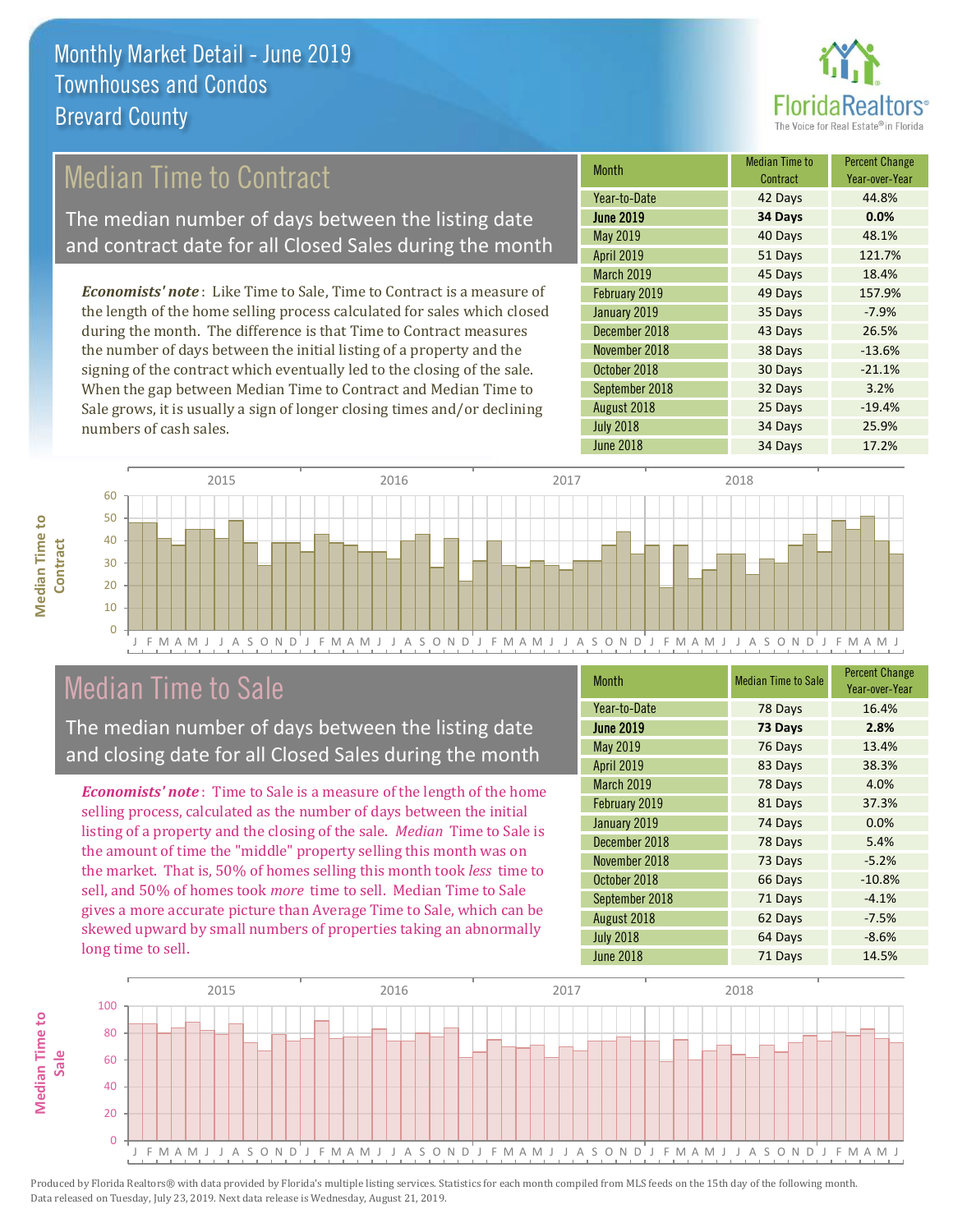distressed properties for sale.



| <b>New Pending Sales</b>                                                       | <b>Month</b>      | <b>New Pending Sales</b> | <b>Percent Change</b><br>Year-over-Year |
|--------------------------------------------------------------------------------|-------------------|--------------------------|-----------------------------------------|
|                                                                                | Year-to-Date      | 1,650                    | $-5.2%$                                 |
| The number of listed properties that went under                                | <b>June 2019</b>  | 296                      | 26.5%                                   |
| contract during the month                                                      | May 2019          | 271                      | $-7.2%$                                 |
|                                                                                | <b>April 2019</b> | 279                      | $-9.1%$                                 |
|                                                                                | <b>March 2019</b> | 285                      | $-13.6%$                                |
| <b>Economists' note</b> : Because of the typical length of time it takes for a | February 2019     | 273                      | $-13.3%$                                |
| sale to close, economists consider Pending Sales to be a decent                | January 2019      | 246                      | $-6.5%$                                 |
| indicator of potential future Closed Sales. It is important to bear in         | December 2018     | 151                      | $-21.4%$                                |
| mind, however, that not all Pending Sales will be closed successfully.         | November 2018     | 187                      | $-15.8%$                                |
| So, the effectiveness of Pending Sales as a future indicator of Closed         | October 2018      | 222                      | 3.7%                                    |
| Sales is susceptible to changes in market conditions such as the               | September 2018    | 225                      | 47.1%                                   |



## New Listings

The number of properties put onto the market during the month

availability of financing for homebuyers and the inventory of

*Economists' note* : New Listings tend to rise in delayed response to increasing prices, so they are often seen as a lagging indicator of market health. As prices rise, potential sellers raise their estimations of value—and in the most recent cycle, rising prices have freed up many potential sellers who were previously underwater on their mortgages. Note that in our calculations, we take care to not include properties that were recently taken off the market and quickly relisted, since these are not really *new* listings.

| <b>Month</b>      | <b>New Listings</b> | <b>Percent Change</b><br>Year-over-Year |
|-------------------|---------------------|-----------------------------------------|
| Year-to-Date      | 1,974               | $-3.0%$                                 |
| <b>June 2019</b>  | 337                 | 30.6%                                   |
| May 2019          | 331                 | $-8.6%$                                 |
| April 2019        | 309                 | $-10.4%$                                |
| <b>March 2019</b> | 313                 | $-8.7%$                                 |
| February 2019     | 310                 | $-9.6%$                                 |
| January 2019      | 374                 | $-2.6%$                                 |
| December 2018     | 212                 | $-4.1%$                                 |
| November 2018     | 279                 | 8.6%                                    |
| October 2018      | 281                 | 10.6%                                   |
| September 2018    | 271                 | 63.3%                                   |
| August 2018       | 338                 | 11.6%                                   |
| <b>July 2018</b>  | 272                 | $-8.4%$                                 |
| <b>June 2018</b>  | 258                 | 1.2%                                    |

August 2018 **258** -4.1% July 2018 251 2.4% June 2018 234 234 3.3%



**New Listings**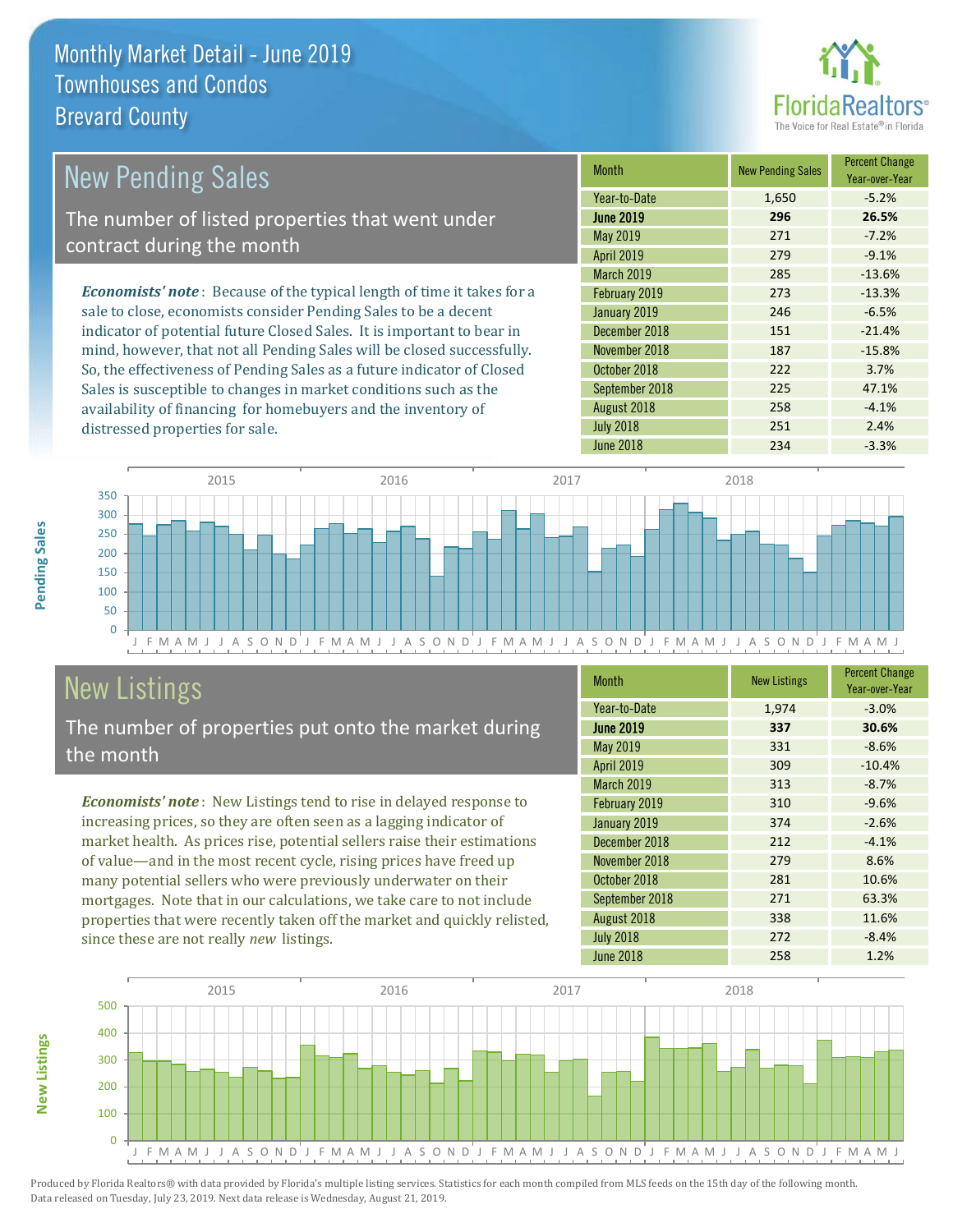

# Inventory (Active Listings) The number of property listings active at the end of the month

*Economists' note* : There are a number of ways to define and calculate Inventory. Our method is to simply count the number of active listings on the last day of the month, and hold this number to compare with the same month the following year. Inventory rises when New Listings are outpacing the number of listings that go off-market (regardless of whether they actually sell). Likewise, it falls when New Listings aren't keeping up with the rate at which homes are going off-market.

| <b>Month</b>             | Inventory | <b>Percent Change</b><br>Year-over-Year |
|--------------------------|-----------|-----------------------------------------|
| <b>YTD (Monthly Avg)</b> | 931       | 16.5%                                   |
| <b>June 2019</b>         | 888       | 14.6%                                   |
| May 2019                 | 908       | 12.5%                                   |
| <b>April 2019</b>        | 902       | 15.1%                                   |
| <b>March 2019</b>        | 931       | 18.3%                                   |
| February 2019            | 967       | 18.2%                                   |
| January 2019             | 989       | 20.6%                                   |
| December 2018            | 904       | 23.8%                                   |
| November 2018            | 898       | 19.6%                                   |
| October 2018             | 846       | 13.7%                                   |
| September 2018           | 819       | 10.8%                                   |
| August 2018              | 802       | 4.7%                                    |
| <b>July 2018</b>         | 769       | $-0.4%$                                 |
| <b>June 2018</b>         | 775       | 0.8%                                    |



## Months Supply of Inventory

An estimate of the number of months it will take to deplete the current Inventory given recent sales rates

*Economists' note* : MSI is a useful indicator of market conditions. The benchmark for a balanced market (favoring neither buyer nor seller) is 5.5 months of inventory. Anything higher is traditionally a buyers' market, and anything lower is a sellers' market. There is no single accepted way of calculating MSI. A common method is to divide current Inventory by the most recent month's Closed Sales count, but this count is a usually poor predictor of future Closed Sales due to seasonal cycles. To eliminate seasonal effects, we use the 12-month average of monthly Closed Sales instead.

| Month                    | <b>Months Supply</b> | <b>Percent Change</b><br>Year-over-Year |
|--------------------------|----------------------|-----------------------------------------|
| <b>YTD (Monthly Avg)</b> | 4.1                  | 13.9%                                   |
| <b>June 2019</b>         | 3.9                  | 14.7%                                   |
| May 2019                 | 4.0                  | 14.3%                                   |
| April 2019               | 3.9                  | 11.4%                                   |
| <b>March 2019</b>        | 4.1                  | 17.1%                                   |
| February 2019            | 4.2                  | 13.5%                                   |
| January 2019             | 4.2                  | 10.5%                                   |
| December 2018            | 3.8                  | 15.2%                                   |
| November 2018            | 3.8                  | 11.8%                                   |
| October 2018             | 3.6                  | 5.9%                                    |
| September 2018           | 3.5                  | 2.9%                                    |
| August 2018              | 3.5                  | 2.9%                                    |
| <b>July 2018</b>         | 3.3                  | $-2.9%$                                 |
| <b>June 2018</b>         | 3.4                  | $-2.9%$                                 |

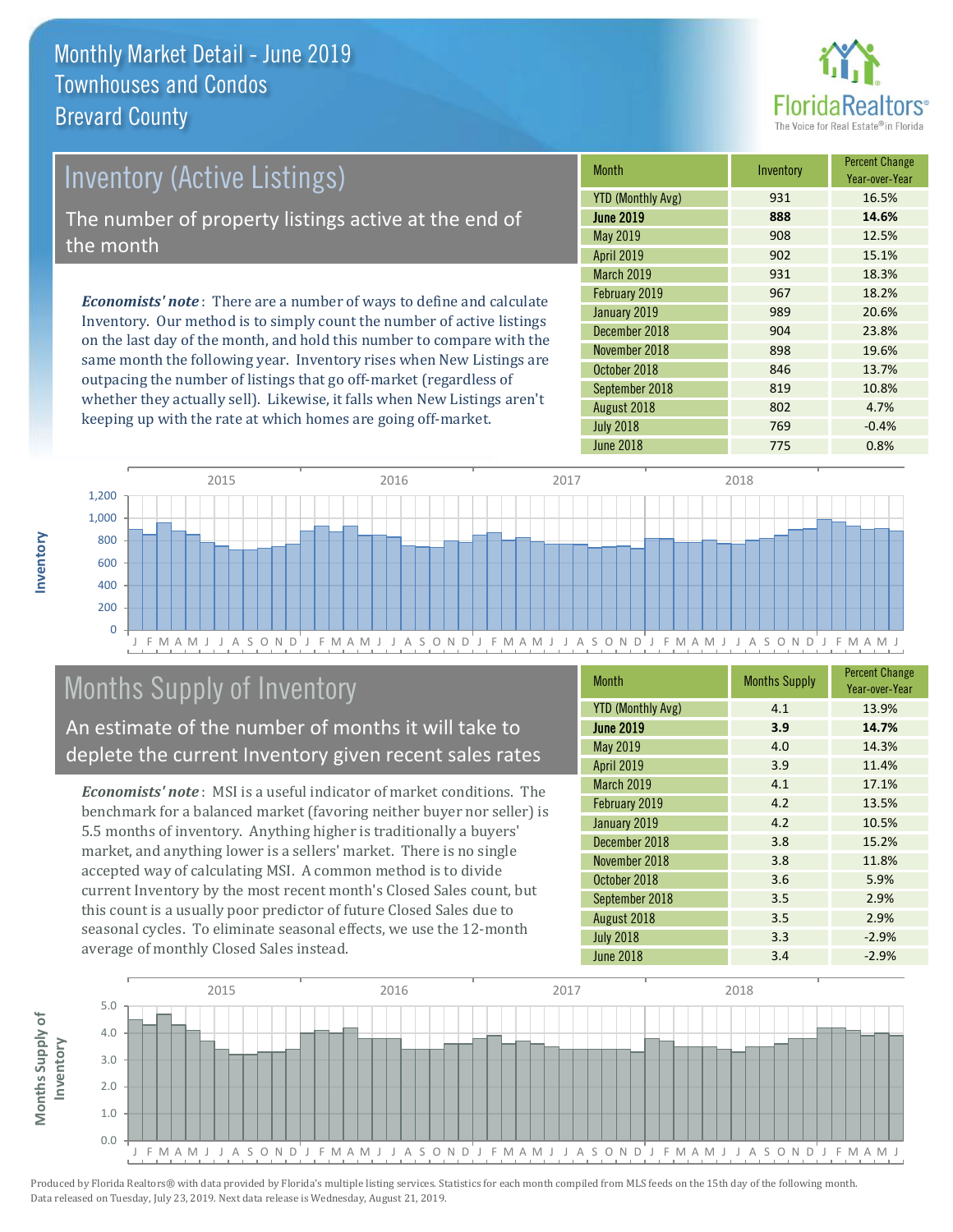

## Closed Sales by Sale Price

The number of sales transactions which closed during the month

*Economists' note:* Closed Sales are one of the simplest—yet most important—indicators for the residential real estate market. When comparing Closed Sales across markets of different sizes, we recommend comparing the percent changes in sales rather than the number of sales. Closed Sales (and many other market metrics) are affected by seasonal cycles, so actual trends are more accurately represented by year-over-year changes (i.e. comparing a month's sales to the amount of sales in the same month in the previous year), rather than changes from one month to the next.





#### Median Time to Contract by Sale Price The median number of days between the listing date and contract date for all Closed Sales during the month

*Economists' note* : Like Time to Sale, Time to Contract is a measure of the length of the home selling process calculated for sales which closed during the month. The difference is that Time to Contract measures the number of days between the initial listing of a property and the signing of the contract which eventually led to the closing of the sale. When the gap between Median Time to Contract and Median Time to Sale grows, it is usually a sign of longer closing times and/or declining numbers of cash sales.

| <b>Sale Price</b>     | Median Time to<br>Contract | <b>Percent Change</b><br>Year-over-Year |
|-----------------------|----------------------------|-----------------------------------------|
| Less than \$50,000    | (No Sales)                 | N/A                                     |
| $$50,000 - $99,999$   | 27 Days                    | $-10.0%$                                |
| $$100,000 - $149,999$ | 22 Days                    | 57.1%                                   |
| $$150,000 - $199,999$ | 29 Days                    | 26.1%                                   |
| \$200,000 - \$249,999 | 29 Days                    | $-17.1%$                                |
| \$250,000 - \$299,999 | 130 Days                   | 22.6%                                   |
| \$300,000 - \$399,999 | 51 Days                    | $-49.5%$                                |
| \$400,000 - \$599,999 | 38 Days                    | $-57.8%$                                |
| \$600,000 - \$999,999 | 32 Days                    | $-56.8%$                                |
| \$1,000,000 or more   | 697 Days                   | N/A                                     |



Produced by Florida Realtors® with data provided by Florida's multiple listing services. Statistics for each month compiled from MLS feeds on the 15th day of the following month. Data released on Tuesday, July 23, 2019. Next data release is Wednesday, August 21, 2019.

**Median Time to Contract**

**Median Time to Contract**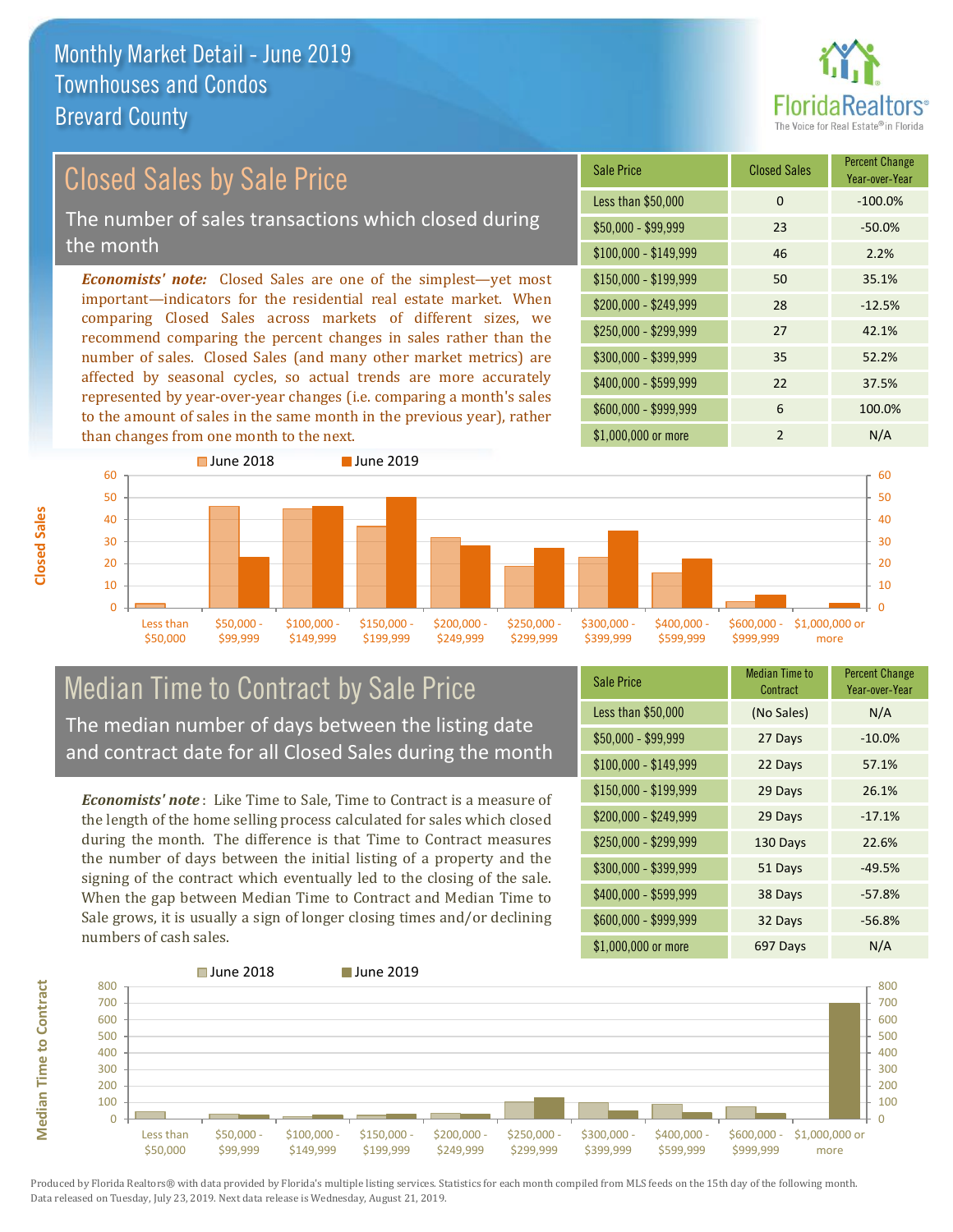

# New Listings by Initial Listing Price

The number of properties put onto the market during the month

*Economists' note:* New Listings tend to rise in delayed response to increasing prices, so they are often seen as a lagging indicator of market health. As prices rise, potential sellers raise their estimations of value—and in the most recent cycle, rising prices have freed up many potential sellers who were previously underwater on their mortgages. Note that in our calculations, we take care to not include properties that were recently taken off the market and quickly relisted, since these are not really *new* listings.

| <b>Initial Listing Price</b> | <b>New Listings</b> | <b>Percent Change</b><br>Year-over-Year |
|------------------------------|---------------------|-----------------------------------------|
| Less than \$50,000           | 0                   | $-100.0%$                               |
| \$50,000 - \$99,999          | 44                  | $-12.0%$                                |
| $$100,000 - $149,999$        | 70                  | 94.4%                                   |
| $$150,000 - $199,999$        | 50                  | 6.4%                                    |
| \$200,000 - \$249,999        | 37                  | 12.1%                                   |
| \$250,000 - \$299,999        | 23                  | 43.8%                                   |
| \$300,000 - \$399,999        | 69                  | 115.6%                                  |
| \$400,000 - \$599,999        | 26                  | $-18.8%$                                |
| \$600,000 - \$999,999        | 18                  | 125.0%                                  |
| \$1,000,000 or more          | 0                   | N/A                                     |



#### Inventory by Current Listing Price The number of property listings active at the end of the month

*Economists' note* : There are a number of ways to define and calculate Inventory. Our method is to simply count the number of active listings on the last day of the month, and hold this number to compare with the same month the following year. Inventory rises when New Listings are outpacing the number of listings that go off-market (regardless of whether they actually sell). Likewise, it falls when New Listings aren't keeping up with the rate at which homes are going off-market.

| <b>Current Listing Price</b> | Inventory | <b>Percent Change</b><br>Year-over-Year |
|------------------------------|-----------|-----------------------------------------|
| Less than \$50,000           | 8         | $-27.3%$                                |
| $$50,000 - $99,999$          | 61        | $-37.1%$                                |
| $$100,000 - $149,999$        | 146       | 100.0%                                  |
| $$150,000 - $199,999$        | 125       | 52.4%                                   |
| \$200,000 - \$249,999        | 83        | 5.1%                                    |
| \$250,000 - \$299,999        | 81        | $-4.7%$                                 |
| \$300,000 - \$399,999        | 188       | 32.4%                                   |
| \$400,000 - \$599,999        | 119       | $-15.0%$                                |
| \$600,000 - \$999,999        | 67        | 13.6%                                   |
| \$1,000,000 or more          | 10        | 42.9%                                   |



Produced by Florida Realtors® with data provided by Florida's multiple listing services. Statistics for each month compiled from MLS feeds on the 15th day of the following month. Data released on Tuesday, July 23, 2019. Next data release is Wednesday, August 21, 2019.

**Inventory**